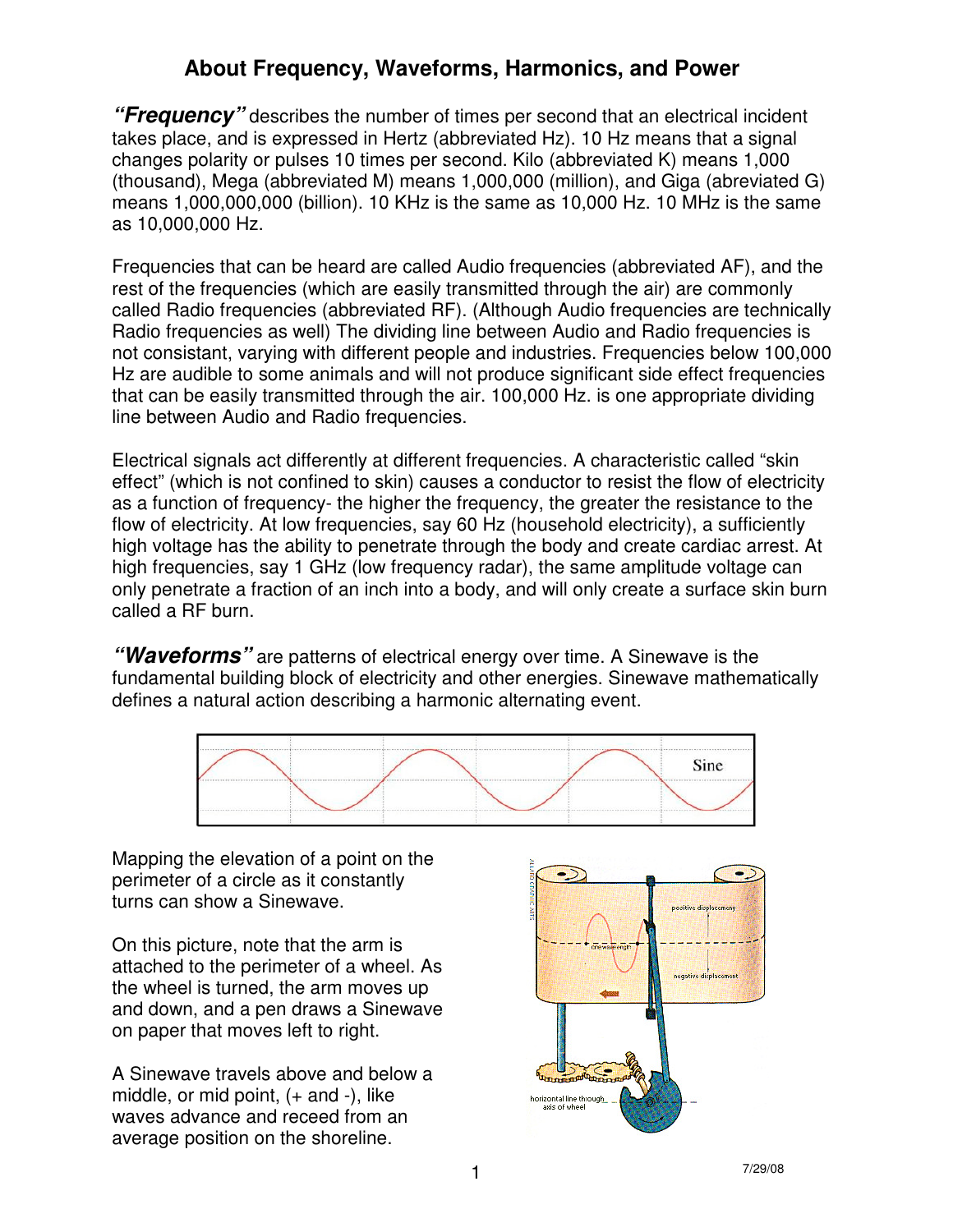There are other common waveforms, such as Triangle waves and Square waves:



They obviously look different than Sinewaves, but they are closely related. Adding together Sinewaves of different frequencies, amplitudes, and phases creates Triangle, Square, and all other waveforms. The mathematics is straight forward.

Here are the frequencies generated by the Ultra:

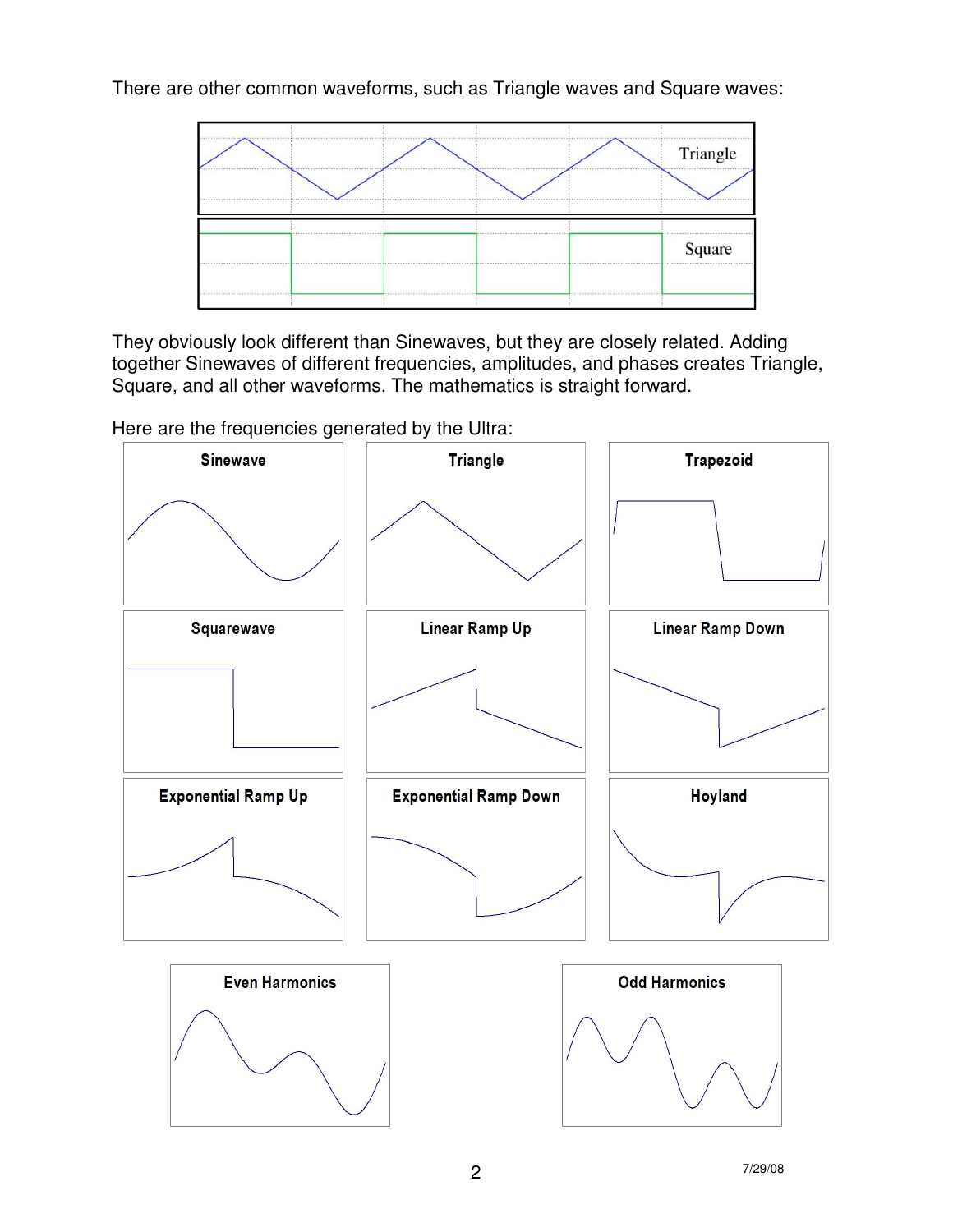**"Harmonics"** are all of those Sinewaves of different frequencies that make up a complex waveform, such as Triangle, Square, and all others. Here is a list of "Harmonic Content" of the Power waveforms generated by the Ultra.

| Harmonic-                    | 1'st | 2'nd | 3'rd | 4'th | $5'$ th | $6'$ th | $7'$ th | 8 <sup>th</sup> | $9'$ th | All           |
|------------------------------|------|------|------|------|---------|---------|---------|-----------------|---------|---------------|
| (Multiple)                   | (X1) | (X2) | (X3) | (X4) | (X5)    | (X6)    | (X7)    | (X8)            | (X9)    | <b>Others</b> |
| <b>Sinewave</b>              | 100% |      |      |      |         |         |         |                 |         |               |
| <b>Triangle</b>              | 99%  |      | 1%   |      |         |         |         |                 |         |               |
| <b>Trapezoid</b>             | 86%  |      | 9%   |      | 3%      |         | 1%      |                 | 1%      |               |
| <b>Squarewave</b>            | 81%  |      | 9%   |      | 3%      |         | 2%      |                 | $1\%$   | 4%            |
| <b>Linear Ramp Up</b>        | 85%  |      | 7%   |      | 2%      |         | 1%      |                 | 1%      | 4%            |
| <b>Linear Ramp Down</b>      | 85%  |      | 7%   |      | 2%      |         | 1%      |                 | 1%      | 4%            |
| <b>Exponential Ramp Up</b>   | 85%  |      | 7%   |      | 2%      |         | $1\%$   |                 | $1\%$   | 4%            |
| <b>Exponential Ramp Down</b> | 85%  |      | 7%   |      | 2%      |         | 1%      |                 | 1%      | 4%            |
| <b>Hoyland</b>               | 50%  |      | 23%  |      | 9%      |         | 4%      |                 | 3%      | 11%           |
| <b>Even Order Harmonics</b>  | 50%  | 50%  |      |      |         |         |         |                 |         |               |
| <b>Odd Order Harmonics</b>   | 50%  |      | 50%  |      |         |         |         |                 |         |               |

(Numbers shown are Power, not Waveform Amplitude. Power is the product of voltage and current, and is what is delivered.)

The "1'st" Harmonic is the actual fundamental frequency itself. The "2'nd" Harmonic is a frequency that is twice as large as the fundamental frequency. The "3'rd" Harmonic is a frequency that is 3 times as large as the fundamental frequency, and so on.

Example: For a Frequency of 100 Hz, the 2'nd Harmonic is 200 Hz; the 3'rd Harmonic is 300 Hz.

A 100 Hz Triangle waveform is created by adding together 99% of a 100 Hz Sinewave with 1% of a 300 Hz Sinewave.

Phase describes the relationship of the starting points of each Harmonic in time. Different phases will result in different looking waveforms, but will not change the amounts or ratios of power delivered for each Harmonic.

## **"Power"**

Different Waveforms are created with equal Peak to Peak values (lowest point to the highest point).

However, equal Peak to Peak values does not translate to equal power delivered. Different waveforms (with equal Peak to Peak values) deliver **different** amounts of power.

This table shows the relative power of different waveforms.

| <b>Squarewave</b>            | 100% |
|------------------------------|------|
| <b>Trapezoid</b>             | 94%  |
| <b>Exponential Ramp Down</b> | 53%  |
| <b>Sinewave</b>              | 50%  |
| <b>Odd Order Harmonics</b>   | 42%  |
| <b>Linear Ramp Up</b>        | 34%  |
| <b>Linear Ramp Down</b>      | 33%  |
| <b>Triangle</b>              | 33%  |
| <b>Even Order Harmonics</b>  | 32%  |
| <b>Exponential Ramp Up</b>   | 20%  |
| <b>Hoyland</b>               | 11%  |

In other words, at equal intensity settings, a Squarewave will deliver 3 times more power than a Triangle Wave. Or, using a Squarewave with the intensity setting at 33% delivers the same amount of power as using a Triangle wave with the intensity set at 100%.